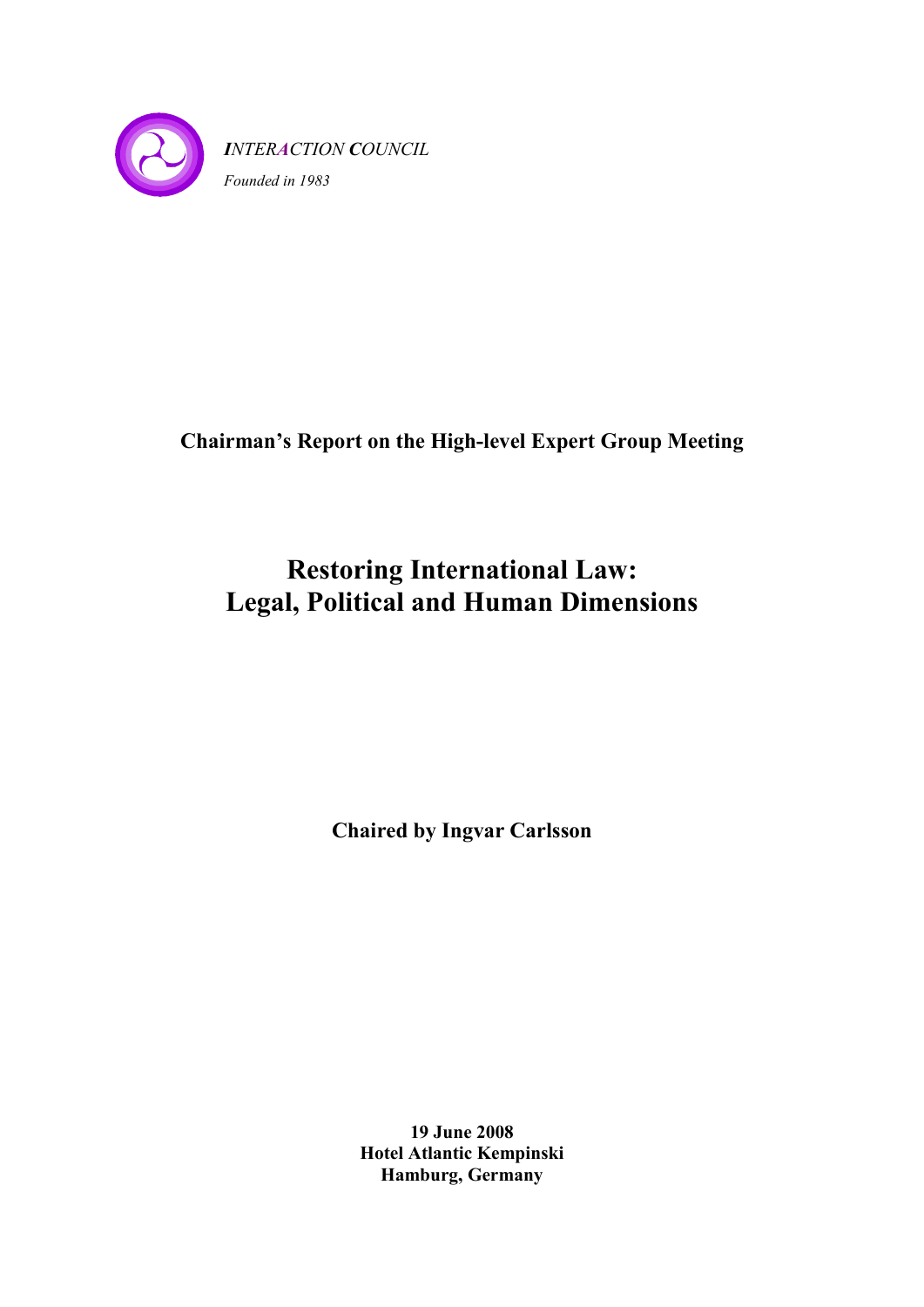#### **Introduction**

The challenges that humankind is now facing as a result of the global economic development, climate change and the growing world population are unprecedented. The need for a rule-based international society has never been greater.

It is equally clear that to settle differences among States in today's world by unilateral use of force would have disastrous effects, yes even threaten human survival on earth. Past experience shows that differences that occur among states simply must be resolved by peaceful means as prescribed by the Charter of the United Nations.

The need for a rule-based international society has been affirmed by the General Assembly of the United Nations in no uncertain terms. In the Summit Resolution (A/RES/601, para. 134) the member states of the Organisation reaffirmed their commitment to the purposes and principles of the UN Charter and international law and to an international order based on the rule of law and international law. Indeed, they clearly stated that such an order "is essential for peaceful coexistence and cooperation among states".

In this 2008 High-level Expert Group meeting held on 19 June 2008 in Hamburg, Germany, the InterAction Council asked how international law could be restored. Particular focus was given to the legal, political and human dimensions.

#### **A. International law**

International law has long been a foundation of state sovereignty just as state sovereignty is one of the fundamental elements of international law. It is expressly referred to among the principles of the Charter of the United Nations. The sovereign equality of all states is in a sense a precondition for world governance. However, the way in which international law has developed over the years has caused a basic shift in the way sovereignty has to be understood in contemporary society.

In essence, sovereignty must now be exercised in the interest not of a sovereign but of the citizens and those who reside in the territory of the sovereign state. This applies in particular to observance of human rights standards and the principles of a society under the rule of law.

The globalisation and increasing interdependence among states also means that sovereignty must be exercised by entering into binding legal obligations and often through membership in international organisations (sometimes referred to as "pooled sovereignty"). The Charter of the United Nations regulates when state sovereignty has to yield as a consequence of decisions by the Security Council in the interest of the maintenance of international peace and security.

Over the years, an increasingly comprehensive system of international norms has been developed that imposes binding legal obligations on a range of international actors. In addition, institutions and processes to monitor compliance and address violations of international legal obligations have been established. In many fields the system works well and is more or less taken for granted. In reality, states make great efforts to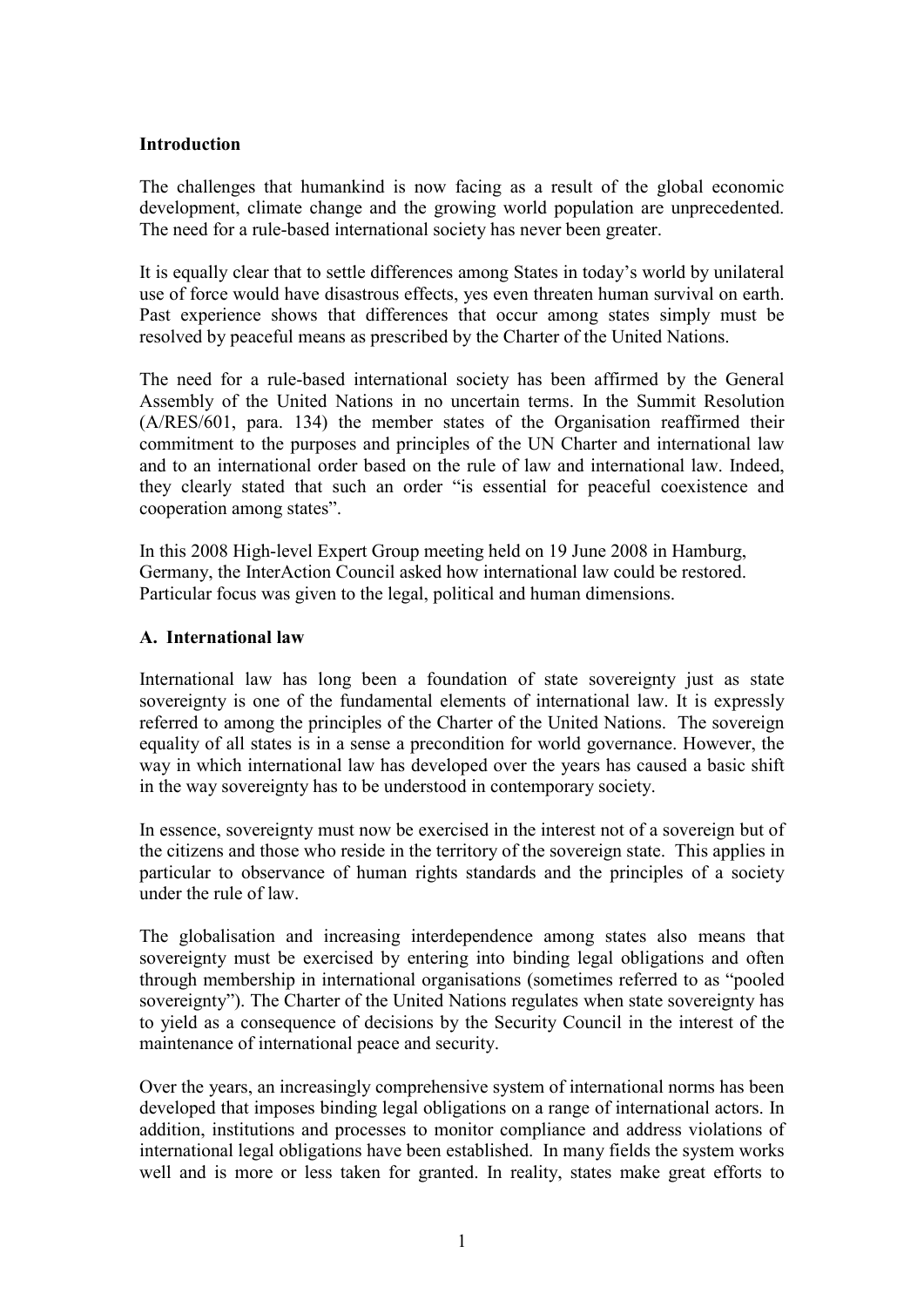comply with their international obligations.

Seen in this perspective there has been a very positive development towards a rulesbased international society. In particular it should be noted that, contrary to what some suggest, the legitimacy of the UN Charter is actually consistently upheld in the rhetoric of all States and the behavior of most. This progress in the building and strengthening of international law and international legal institutions should be commended and supported.

However, in certain areas that are central to state sovereignty the situation is more problematic. In recent years, we have seen a tendency among powerful states to act on their own, disregarding their obligations laid down in the UN Charter and other relevant international law. In some quarters there has also been a trend towards an approach that classifies international law as a disposable tool of diplomacy, meaning that its system of rules is merely one of many considerations to be taken into account by governments when deciding what strategy is most likely to advance the national interest in the particular situation at hand. This development is dangerous and entails a serious risk that the world community will lapse back into the society where, ultimately, conflicts were resolved by unilateral use of force – in other words the kind of society that in the past caused major conflicts and human suffering. Such behaviour defeats the purposes and principles of the United Nations and puts the world at risk.

The UN Charter forbids the threat or use of force against the territorial integrity or political independence of any state unless force is used in self-defence or in accordance with a decision by the Security Council under Chapter VII of the Charter. It is of utmost importance that these rules are followed, in particular by the powerful states and foremost by the five permanent members of the Security Council. Experience, not least from later years, shows that this is indeed in their interest.

The commitment by the General Assembly to an international order, based on the rule of law and international law, referred to in the Introduction, is of great significance. It goes without saying that such an important affirmation simply must be honoured.

In this context, one of the most important principles of the UN Charter must be reaffirmed: that member states shall settle their disputes by peaceful means. Disputes among states are a natural consequence of human coexistence. The critical factor is not the disputes as such, but how the disputes are settled. It is sad to note that there are still governments in charge of great nations that do not seem to have learnt the lessons from the past: that differences must be settled through dialogue, negotiation and other peaceful means and not through unilateral acts, arrogance and the threat or use of force.

The process of establishing an international society under the rule of law starts at the national level. In order to live up to their commitments in the Summit Resolution all states should meticulously examine to what extent they are able to observe these commitments and also honestly assess if they actually do observe them.

To develop a system under the rule of law is a lengthy and complex process. Some states have been advantageous and have been able to work towards such a system over a long period of time. Others have been less fortunate, in many cases for the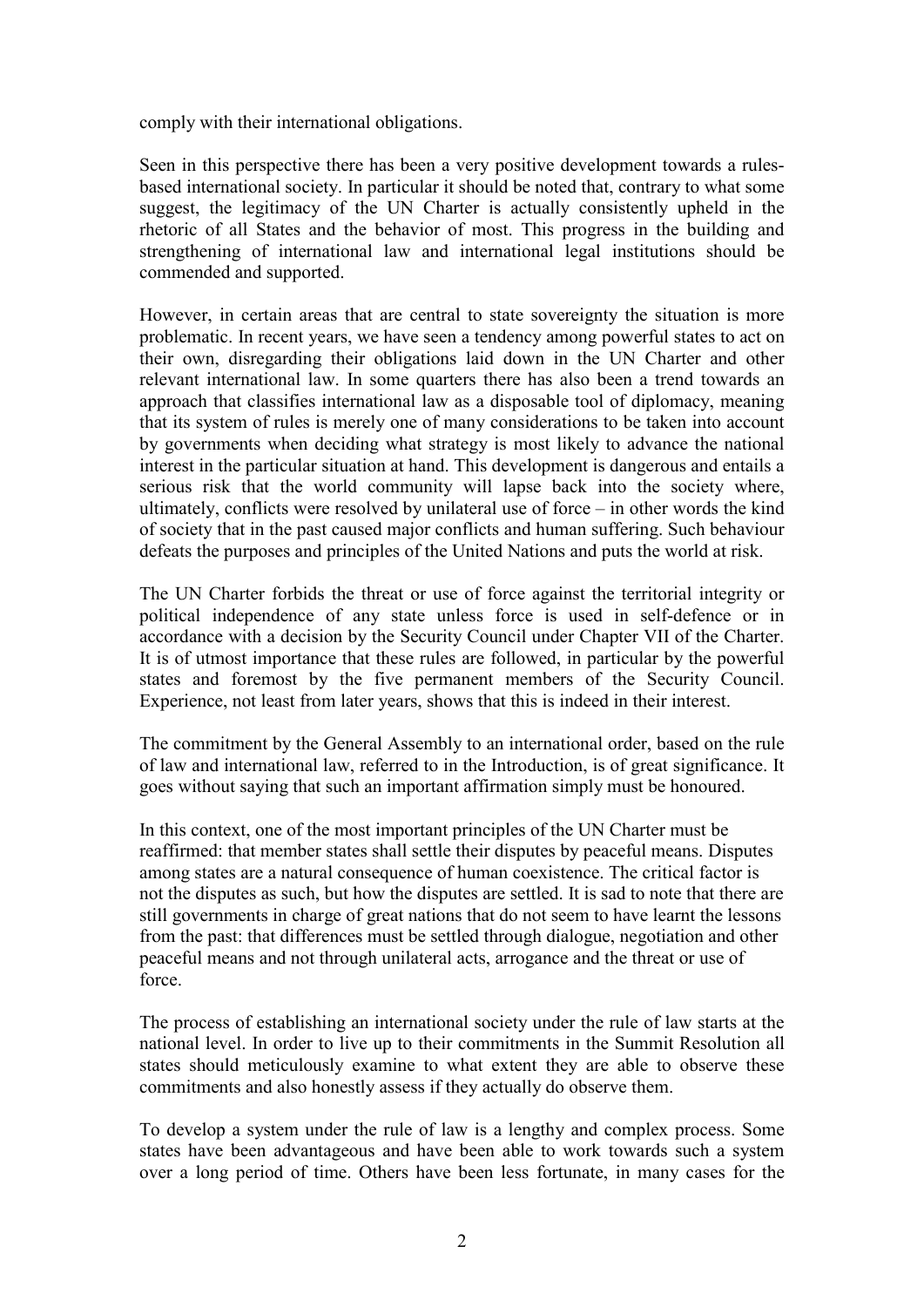simple reason that they only recently gained their independence. In cases where states need assistance, legal technical assistance should be offered.

With globalisation and increased interaction among states the international norms must be further developed. Increasingly, states must make commitments that, when entered into, bind the national legislators. This should not be seen as limiting state sovereignty but rather as an expression of state sovereignty. However, once such undertakings are made, they must be observed. Therefore, states must see to it that their constitutional systems do not prevent them from observing their obligations under international law.

At the same time, it is important that careful examination is made of the interrelationship between various international undertakings. The increasing number of international norms will require a coordination of a nature that should be applied in the legislative process at the national level in a state under the rule of law. If not, there is a risk that different international instruments might express contradictory obligations or lead states to make undertakings that are difficult to fulfil in a consistent manner.

There is today much talk about new actors in the field of international law. The engagement of the non-governmental organisations has a long tradition. Their engagement both at the national and international level is a necessary component in a democratic society.

However, gradually we have witnessed the involvement of other actors, in particular from the business community. This involvement, often demonstrating an engagement to strengthen human rights, should also be welcomed and supported.

# **B. Analysis of violations of international law in later years**

Since real security for individuals, for groups, for nations and for the world in its entirety comes through adherence to law, at the domestic level and also at the international level, violations of the law must be viewed with utmost seriousness.

Consideration might therefore be given to identifying systematically individual and concrete violations of this kind committed in later years and recording them in a structured manner for educational purposes. However, a precondition for such a system to contribute to a positive development would be to secure statements or interpretations that make clear with sufficient authority that what has occurred actually is a violation of international law. Experience shows that such matters are highly political, and unless the issue has been settled by an authoritative international institution, like for example the International Court of Justice, the listing of such instances might not be helpful but would rather give rise to political controversies.

Therefore, such matters may best be left to the general political debate at the national level and in international forums. The Security Council has an obvious role in such situations in accordance with Chapters VI and VII of the UN Charter. But in order to act with authority the members of the Council must then themselves scrupulously abide by the Charter*.*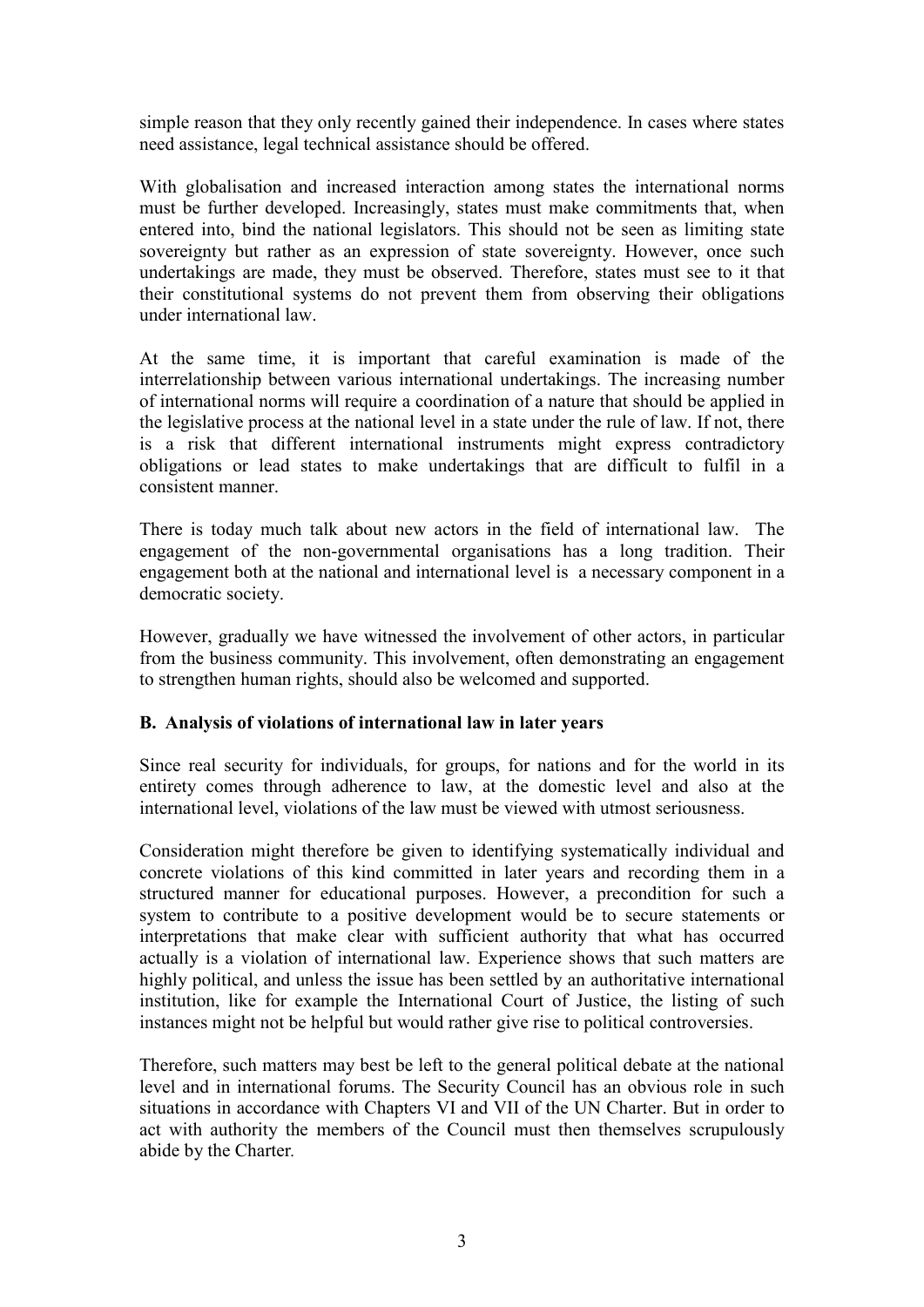However, in this context it is important to put on record that several issues were raised in the High-level Expert Group meeting. Because of its long history and the damage that it has caused and causes to the respect for international norms, the conflict in the Middle East was discussed in particular. The violations of international law that have been committed over the years in this conflict can no longer be tolerated. If the Middle East conflict is not addressed with determination, applying the same standards to all, this will have serious consequences for the credibility of the international legal system. The present situation weakens respect for international law in general and provides an excuse for states, particularly in the developing world, to refuse to address violations of international law, especially human rights law, by other states.

It was also noted that recent violations of fundamental obligations in relation to the use of military force pose a particular challenge to global perceptions of the efficacy of international law. As previously referred to, the UN Charter permits military force only when authorised by the Security Council or where it is exercised in self-defence if an armed attack occurs or when the threat is imminent. Recent claims to a more expansive view, including assertion of a right to use military force to prevent even the possibility of a threatening situation developing on the basis of a subjective assessment by a particular state deciding to act entirely unilaterally, should be vigorously opposed.

At the same time it was noted that the state that has announced this policy, the United States of America, has been the most active and constructive contributor to the development of the present system for the maintenance of international peace and security, including in particular the development of the UN Charter, and that it deserves to be recognised for this.

It was also noted that the State community should have been able to act with more determination in other situations, for example those obtaining in Darfur, Zimbabwe and Myanmar.

Furthermore, it should be put on record that many states that have ratified treaties, for example in the fields of human rights and labour law, have not fulfilled their obligations to properly implement these treaties at the national level and therefore fall short of fulfilling their international obligations.

#### **C. How can violations of international law be avoided in the future?**

An important element in defining the best way to avoid violations of international law in the future is to focus on the long-time perspective. Thus, it is of essence that states define their interest not in a narrow and immediate approach to interest gratification but in a more strategic and circumspect manner.

World governance should be based on lessons learnt. Over the years an impressive body of international law has been developed. Based on the experiences of two world wars in the last century, the United Nations was established after World War II in order to "save succeeding generations from the scourge of war". Its Charter was designed in a manner that it would supersede obligations based on other international agreements (Article 103).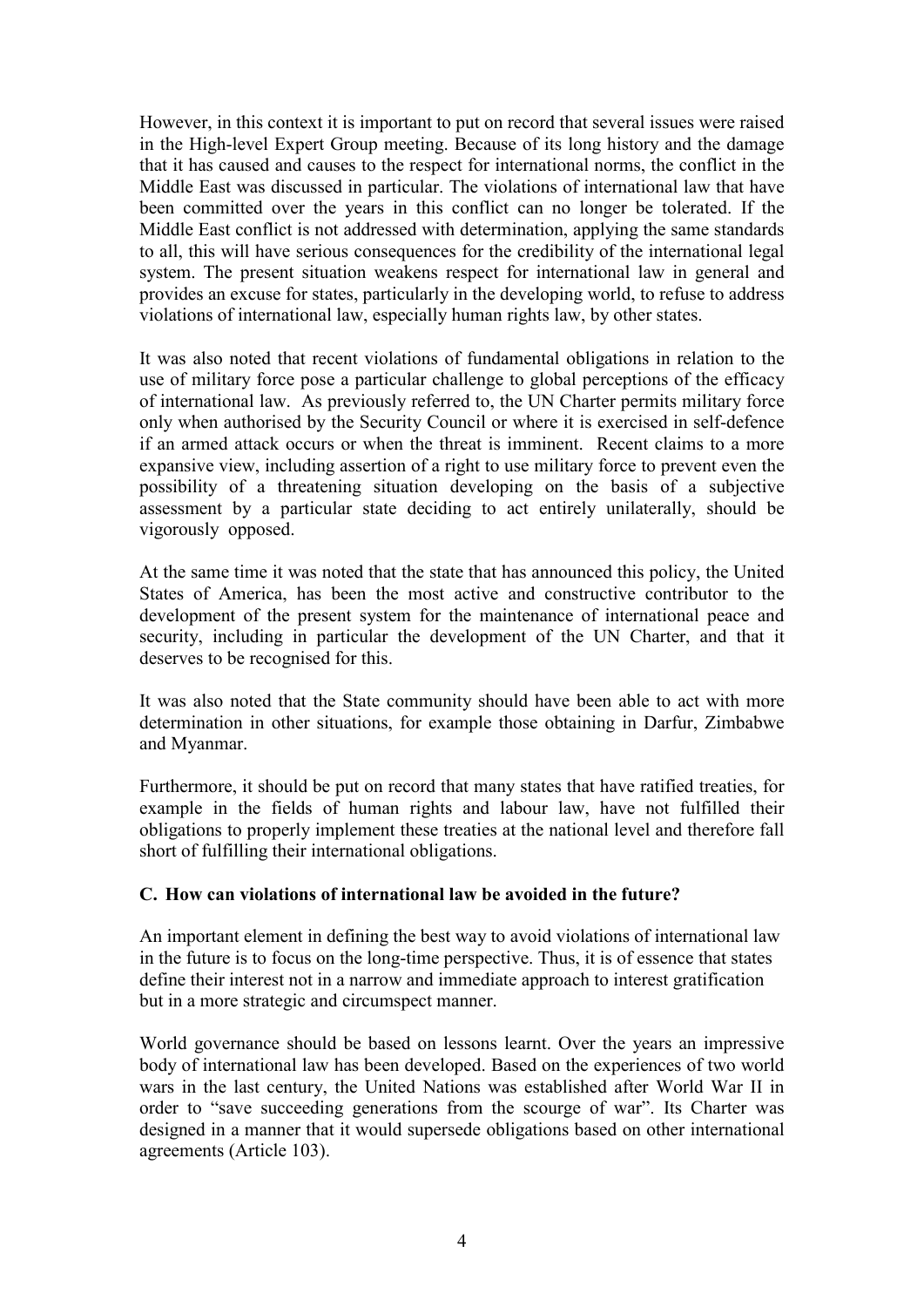The damage that some of the actions taken during the last few years has caused to the credibility of the system for collective security laid down in the UN Charter is serious. This system must be restored and upheld with greatest determination. This can only be accomplished with a firm commitment demonstrated in practice by the powerful states.

In more general terms the best way for states to promote justice and the rule of law would be to strictly adhere to the UN Charter and to work at the national level to enhance the rule of law. This is also a field where states can enter into a dialogue, and those who are in a position to assist should be prepared to provide those in need with assistance.

Another aspect is that the interrelationship among states must be based on equality. It should be understood that all human beings are entitled to strive for the same level of development. This involves questions of an ethical nature and requires that populations in developed countries are prepared to share and accept the consequences that will follow when others compete in order to develop.

One of the most serious threats to human security is terrorism. Therefore it is important that states cooperate in combating this scourge. But this is not a war. Terrorism should be treated as criminal acts to be handled through existing systems of law enforcement and with full respect for human rights and the rule of law. This is indeed also foreseen by the General Assembly of the United Nations when it adopted its Global Counter-Terrorism Strategy (A/RES/60/288, Plan of action, section IV).

Another way of strengthening the international legal system would be for the parties to the Treaty on the Non-Proliferation of Nuclear Weapons (NPT) to actually fulfil their obligations under that treaty. This applies in particular to their obligations under Article VI to pursue negotiations in good faith on effective measures relating to cessation of the nuclear arms race and to nuclear disarmament, and on a treaty on general and complete disarmament under strict and effective international control. They should therefore engage anew in constructive disarmament negotiations and on arms control.

In this context states should as an immediate step consider concluding a treaty prohibiting first use of weapons of mass destruction.

Another step that would be of great importance is if states would systematically review the extent to which they are parties to relevant international treaties and reexamine the reasons why they have not so far ratified or acceded to treaties to which they are not party.

The main obstacle to universal participation in some key treaties is most probably not that states are unwilling to ratify or accede to the treaty in question. Rather, the reason is that there is a lack of competence at the national level. In such situations, governments should not hesitate to ask for assistance from other states, international organisations or non-governmental organisations.

Of even greater importance would be if states, if necessary with assistance from relevant international organisations or others, engaged in examining to what extent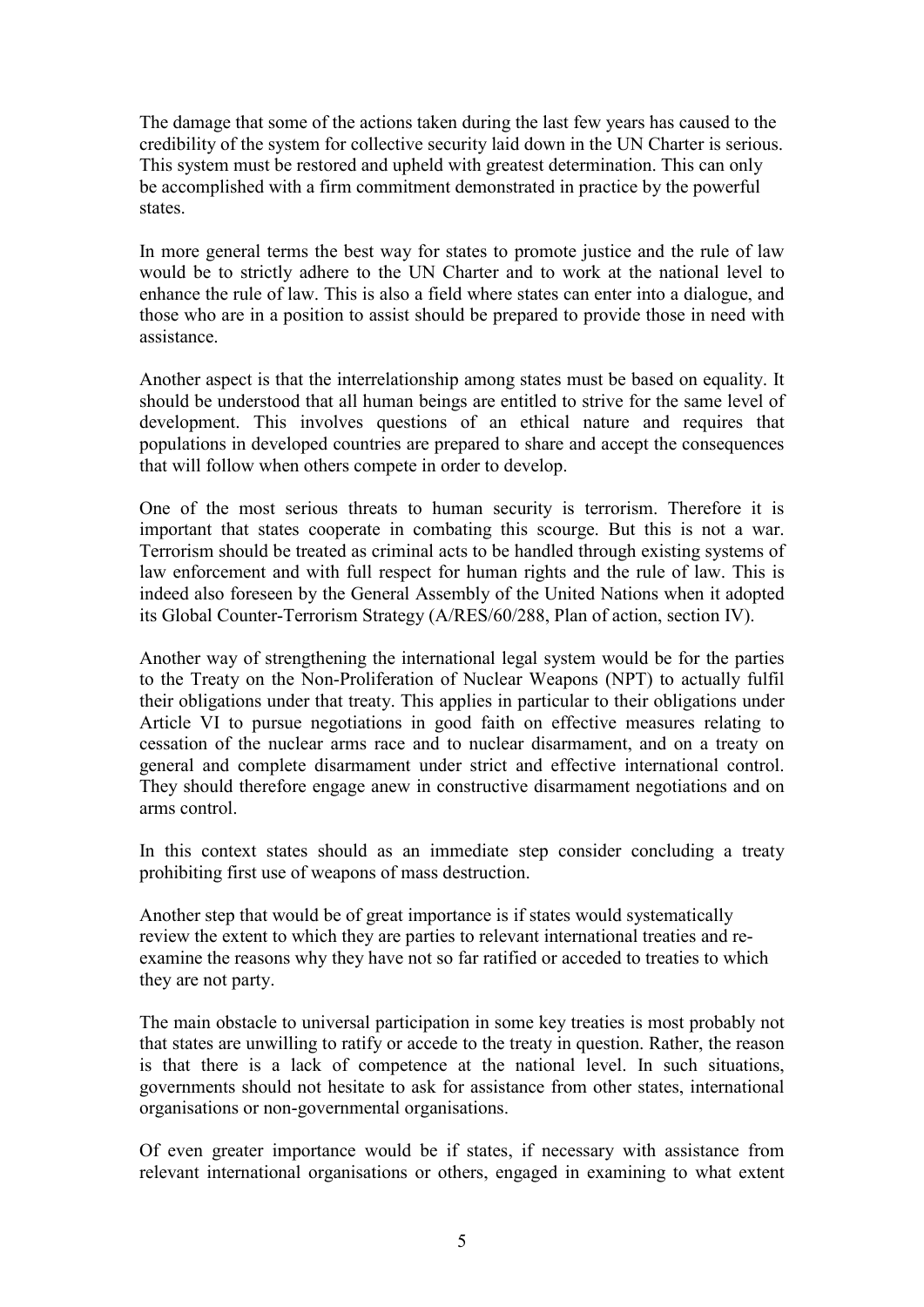their legal system needs strengthening. Based on such assessment they should decide what legal technical assistance they might need and make the appropriate contacts with those who are in a position to deliver such assistance. International organisations and in particular the United Nations have an important role to play here.

The rule of law is something that has to be encompassed by people in general; it must be based on the popular understanding that the rule of law is necessary for good relations not only among individuals or between individuals and their government but also in relations among states.

A significant contribution to avoiding violations of international law in the future would be to devote resources to education of the basics of international law and the meaning of the rule of law at the national and international level. This education should start as early as possible and be developed as appropriate for all levels: different school levels, university and professional level. Particular attention should be given to educating judges and politicians. The media have an important role to play in making people aware of the necessity of a rule-based society.

Recent experiences also point to the need for members of the legal profession and in particular those who give advice in matters relating to international law to strictly observe the professional and ethical standards that are fundamental to their vocation. This should be respected by those who depend on their services.

Obviously, the non-governmental organisations should continue their activities in order to enhance respect for human rights and the rule of law. By also providing reasoned criticism and where possible technical assistance they should be able to assist states in a constructive manner.

#### **Recommendations**

The Chairman of the High-level Expert Group Meeting recommends the following:

- Accepting that the challenges that mankind is facing must be addressed through multilateral solutions within a rule-based international system.
- Supporting faithfully the United Nations and other international organisations of which they are members while at the same time ascertaining the transparency and accountability of those organisations.
- Observing scrupulously their obligations under international law, in particular the Charter of the United Nations. The great powers must set the example by working within the law and abiding by it, realising that this is also in their interest.
- Accepting that the Charter of the United Nations does not allow pre-emptive use of force.
- Adhering to their commitment to settle international disputes by peaceful means and accepting the compulsory jurisdiction of the International Court of Justice.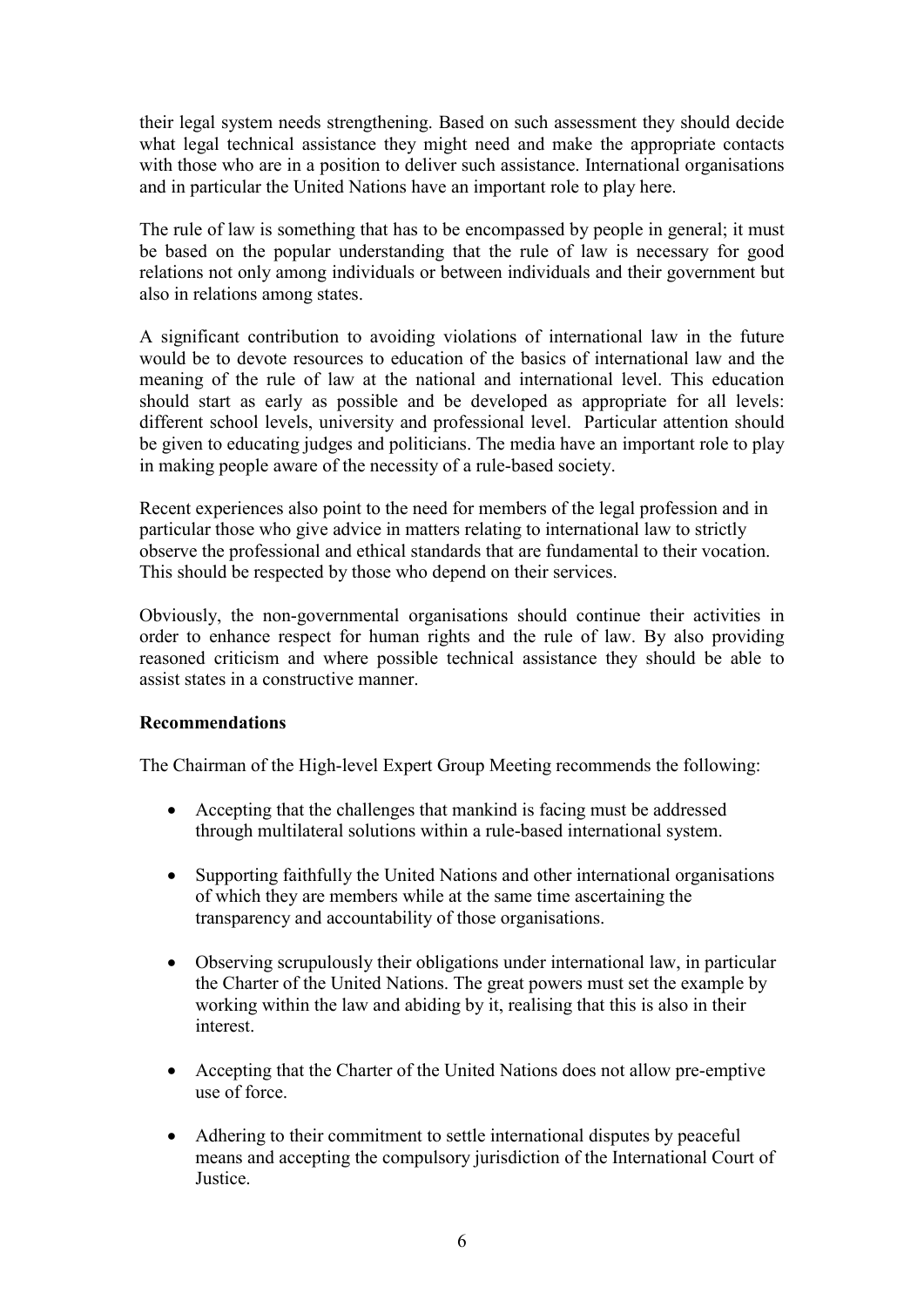- Realising that it is necessary for states to engage in discussions also with those with whom they have controversies in order to explore the possibility of resolving the difference.
- Acting with authority and consequence in situations where it is necessary for the Security Council to exercise the responsibility to protect as defined in the General Assembly's Summit Resolution (A/RES/60/1, para. 139).
- Paying particular attention to the observance of human rights and fundamental freedoms. If this is not already the case, these standards should be manifested in the constitution through a Bill of Rights.
- Accepting as legitimate reasoned criticism by international organs, including the Secretary-General of the United Nations, and non-governmental organisations of their human rights performance, engaging in a serious analysis of such criticism and, if required, taking the necessary steps to remedy the causes for the criticism.
- Treating terrorism as criminal acts to be handled through existing systems of law enforcement and with full respect for human rights and the rule of law.
- Fulfilling their obligations under the Treaty on the Non-Proliferation of Nuclear Weapons (NPT), in particular their obligations under Article VI of the treaty, and engaging anew in constructive disarmament negotiations and arms control.
- Considering to conclude a treaty prohibiting first use of weapons of mass destruction.
- Reviewing the extent to which they are parties to relevant international treaties and re-examining the reasons why they have not so far ratified or acceded to treaties to which they are not party.
- Examining to what extent their legal system needs strengthening and deciding for themselves what legal technical assistance they might need and making the appropriate contacts with the United Nations or other organisations – governmental as well as non-governmental – that are in a position to deliver such assistance.
- Devoting resources to education at all levels, including by engaging the media, of the basics of international law and the meaning of the rule of law at the national and international level. Particular attention should be given to educating judges and politicians.
- Respecting that members of the legal profession and in particular those who give advice in matters relating to international law have an obligation to strictly observe the professional and ethical standards that are fundamental to their vocation.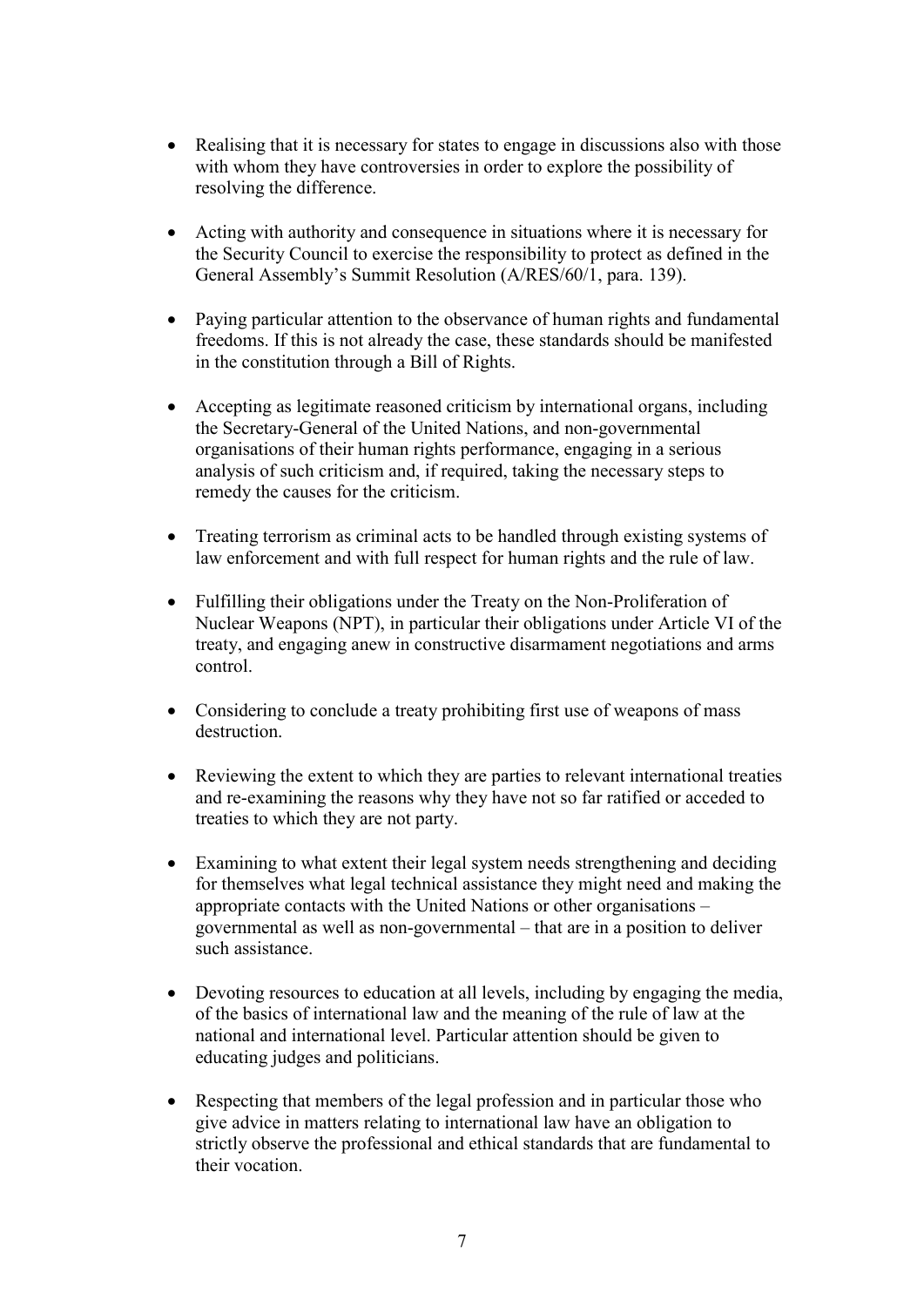#### **High-Level Expert Group Meeting List of Participants**

# **Restoring International Law: Legal, Political and Human Dimensions**

#### **19 June 2008 Hotel Atlantic Kempinski, Hamburg, Germany**

#### **List of Participants**

*InterAction Council Members* 

- 1. H. E. Mr. Helmut **Schmidt**, Honorary Chairman (Former Chancellor of Germany)
- 2. H. E. Mr. Malcolm **Fraser**, Honorary Chairman( Former Prime Minister of Australia)
- 3. H. E. Mr. Ingvar **Carlsson**, Chairman (Former Prime Minister of Sweden)
- 4. H. E. Mr. Jean **Chrétien** (Former Prime Minister of Canada)
- 5. H. E. Mr. Olusegun **Obasanjo** (Former President of Nigeria)

#### *Associate Members*

- 6. Baroness **Jay**, Chairperson of the Overseas Development Institute, London (U.  $K<sub>n</sub>$ )
- 7. Mr. Seiken **Sugiura** (Former Justice Minister of Japan)

*High-level Experts* 

8. Prof. José E. **Alvarez**, President of American Society of International Law (USA)

9. Prof. Nisuke **Ando**, Professor of International Law, Faculty of Law, Doshisha University

(Japan)

10. H. E. Dr. Hans **Corell,** Ambassador, Former Under-Secretary-General for Legal Affairs

and the Legal Counsel of the United Nations (Sweden)

11. Prof. Dr. John **Dugard**, Chair in Public Int'l Law of University of Leiden (South Africa)

- 12. Prof. Thomas M. **Franck**, Murry & Ida Pecker Professor of Law Emeritus, New York University of Law (USA, by telephone conference)
- 13. Mr. Nagao **Hyodo** (Former Japanese Ambassador to Belgium)
- 14. Prof. Dr. Doris **König**, Bucerius Law School (Germany)
- 15. Dr. Benjamin Bewa-nyog **Kunbuor**, Lecturer in the Ghana School of Law and Researcher (Ghana)
- 16. Prof. Timothy L.H. **McCormack**, Professor of International Humanitarian Law, University of Melbourne Law School (Australia)

17. Prof. Brigitte **Stern**, Professeur à l'Université Paris 1 – Panthéon-Sorbonne (France)

18. Prof. Dr. H.C. Christian **Tomuschat**, Professor of Public Law and International & European Law, Humboldt University of Berlin (Germany)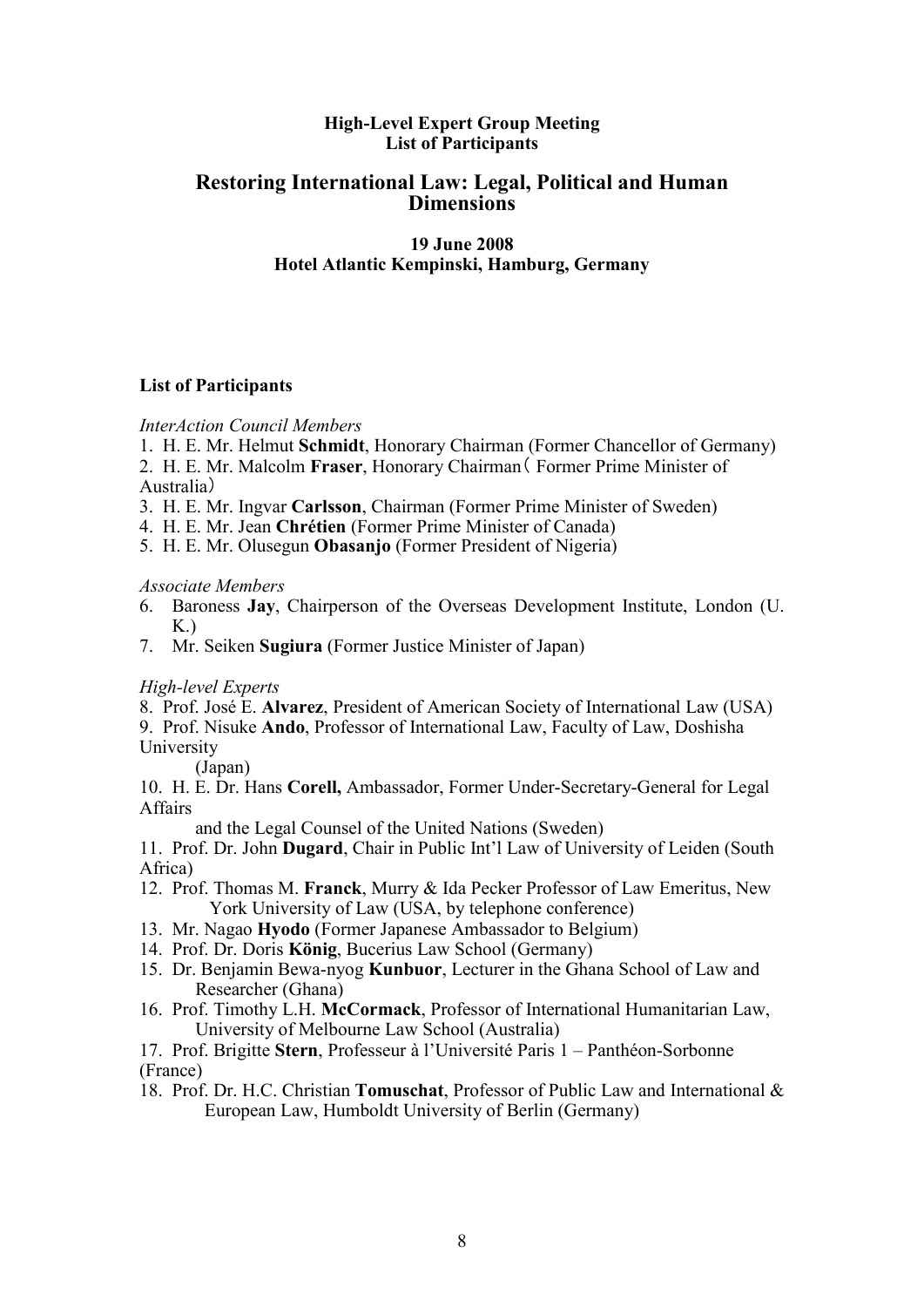

*INTERACTION COUNCIL* 

# **Terms of Reference**

# **High-level expert group meeting**

# **Restoring International Law: Legal, Political and Human Dimensions**

#### **19 June 2008 Hotel Atlantic Kempinski, Hamburg, Germany Chaired by: Ingvar Carlsson (Former Prime Minister of Sweden)**

# **A. International law**

Over time, international law has come to cover ever wider areas. The development over the last 50-60 years is without precedent. This development gives rise to a number of questions that need to be analysed.

State sovereignty and multilateralism are questions that are subject of intense debate.

- How is State sovereignty, one of the fundamental principles in the Charter of the United Nations, to be understood today against the general message of the Charter and the development of international law – in particular human rights law and humanitarian law?
- Are there changes in the perception of the usefulness of multilateral solutions to common problems in later years?

Democracy and the rule of law are often referred to in the debate. The General Assembly of the United Nations has made clear commitments to the rule of law at the national and international level. In particular, in the Summit Resolution the Member States of the United Nations recommitted themselves to actively protect and promote all human rights, the rule of law and democracy.<sup>1</sup>

On 22 June 2006, the Security Council held a day-long open debate on the Council's unique role in promoting and strengthening the rule of law in international affairs and agreed on a Presidential Statement which contains the following sentence: "The Security Council attaches vital importance to promoting justice and the rule of law, including respect for human rights, as an indispensable element for lasting peace. $^{2}$ 

• What does the commitment by the General Assembly mean? And how can this

 $\overline{a}$ <sup>1</sup> General Assembly resolution A/RES/60/1. See in particular paragraphs 11, 16, 21, 24 (b), 25 (a), 119 and 134.

<sup>&</sup>lt;sup>2</sup> S/PRST/2006/28. See also http://www.un.org/News/Press/docs/2006/sc8762.doc.htm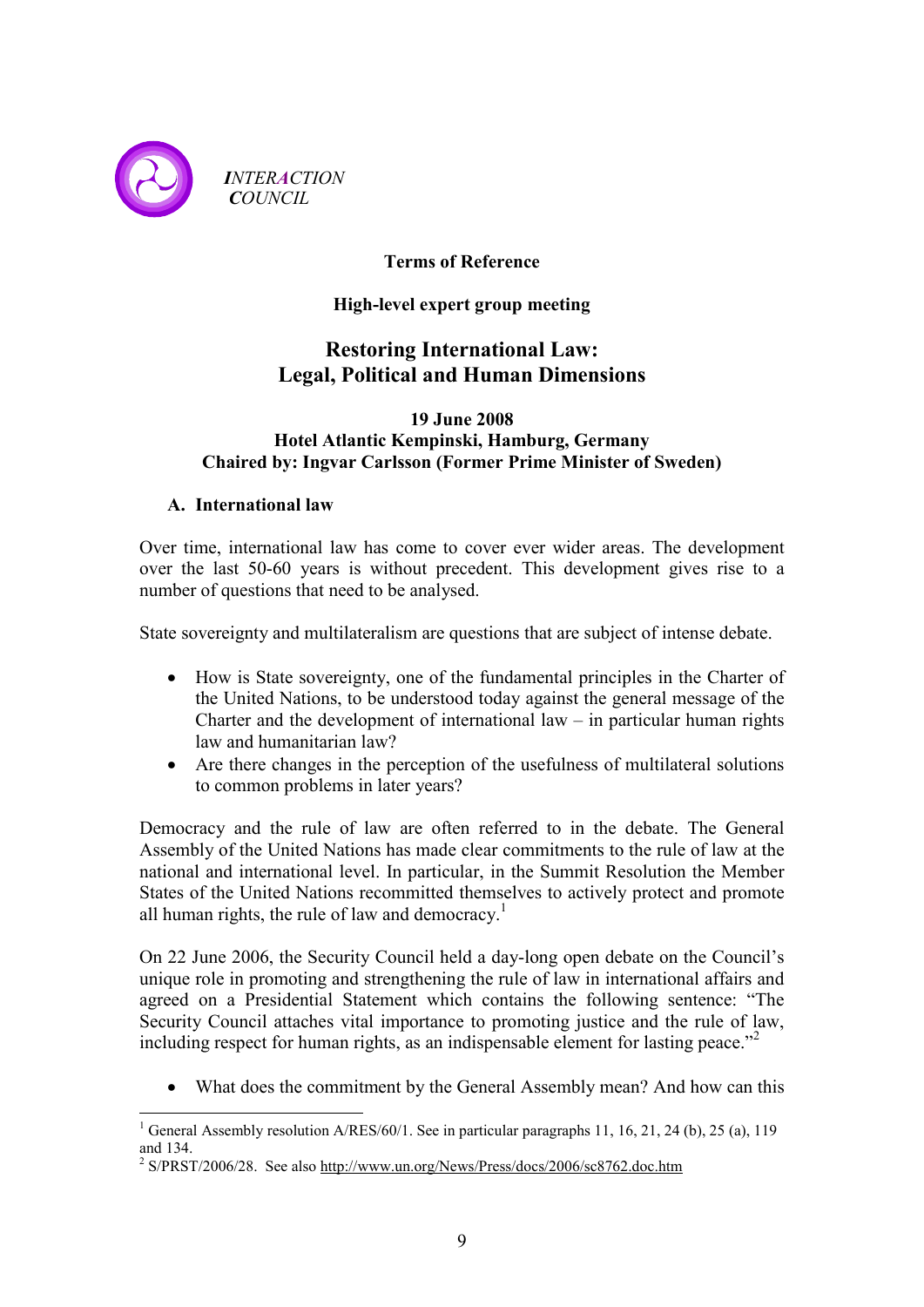be done?

- Could it against the background of the manifestations by the Assembly and the Council be said that international law means that the foremost duty of any government is to strengthen democracy and the rule of law?
- Is there a right to democracy in terms of "human rights" under international law?

There are rules in the UN Charter that forbid the use of force against the territorial integrity or political independence of any state unless certain conditions are met.

• How are these laws respected?

In more general terms the following questions could be put.

- What is the relationship between norms adopted at the national level and norms adopted at the international level?
- Reference is often made to the "proliferation" of international norms, both binding norms and so-called soft law. Will this pose a risk for a coherent international legal system in the future?

It is evident that new phenomena will occur that require new rules at the international level. New rules are also an inevitable consequence of globalisation.

- Will an increasing number of international agreements pose a risk that obligations will be contradictory?
- If so, what will be the difficulties when the obligations are to be implemented and applied?
- Is there a risk that the system becomes inconsistent? If so, will there be negative effects on the respect for the norms agreed upon?

Reference is often made to new actors on the international arena.

- Who are the new actors in the field of international law?
- Is there a risk that transnational enterprises undermine the authority of national governments?

# **B. Analysis of violations of international law in later years**

The point is often made that one of the root causes to the problems that we face in the world today is that international law is not fully applied or not applied equally to all. In the media there is a constant flow of information relating to violations of international law.

• Is it possible to list individual and concrete violations of this kind committed in later years in a structured manner for educational purposes?

It is often said that international law is not so clear, and different opinions are often expressed in the debate over specific actions by States.